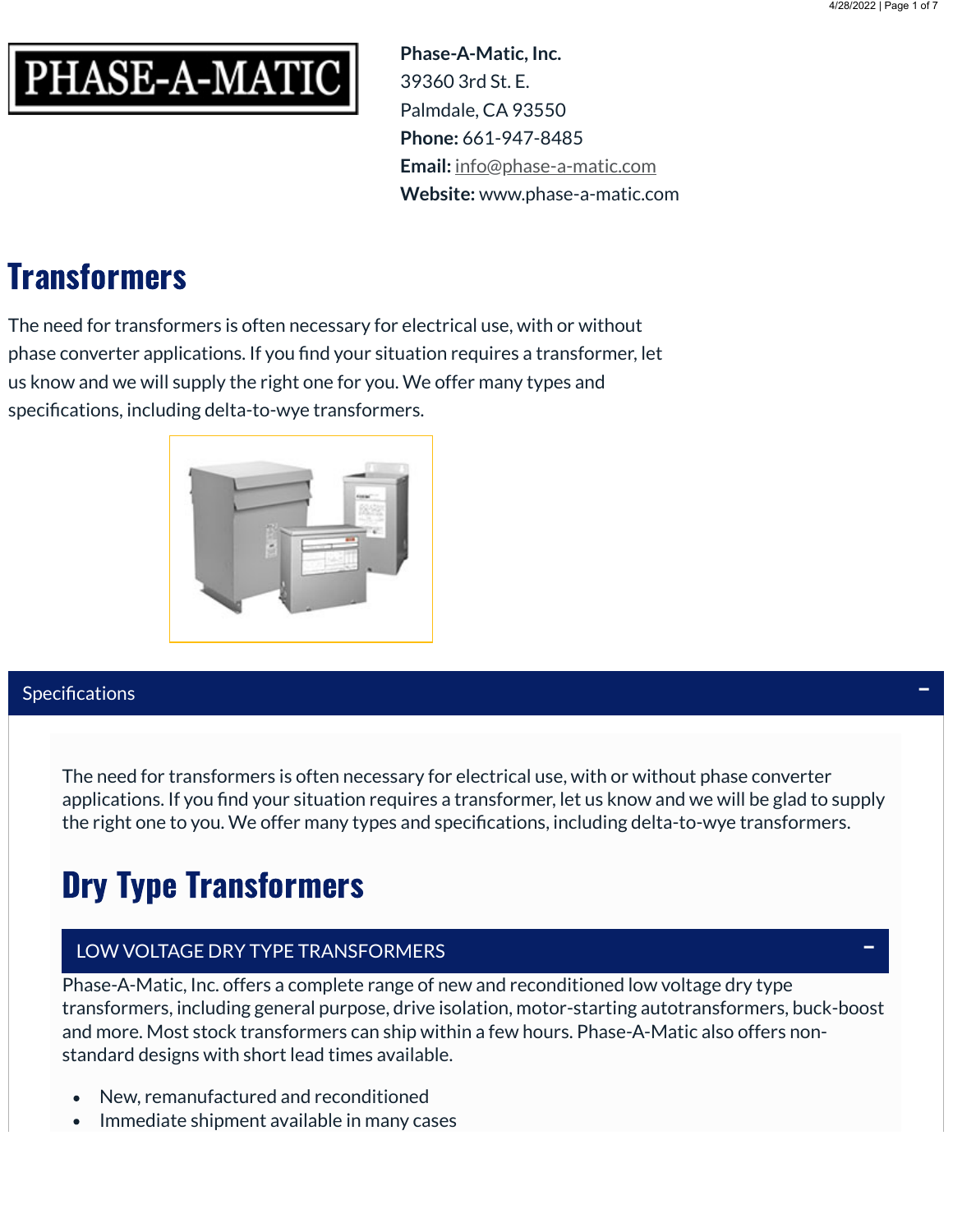- 600V class general purpose and drive isolation transformers normally in stock through 440 KVA  $\bullet$
- High voltage units available for rent  $\bullet$
- Special comb-wound design  $\bullet$
- Proven reliability with major utilities, industries, governmental agencies and transformer dealers  $\bullet$



#### MEDIUM VOLTAGE DRY TYPE TRANSFORMERS

We offer stock remanufactured and reconditioned, three phase, medium voltage dry type transformers through 2500 KVA, standard and custom designs through 10MVA, up to 35kV.

#### HIGH VOLTAGE DRY TYPE TRANSFORMERS

We offer stock, remanufactured and reconditioned, medium and high voltage, three-phase dry type transformers through 2500 KVA. We also provide standard and custom designs through 10 MVA, up to 35kV. Transformers can be designed to meet existing specifications, or between primary and secondary switchgear.

- New, remanufactured and reconditioned  $\bullet$
- Immediate shipment available in many cases  $\bullet$
- 600V class general purpose and drive isolation transformers normally in stock through 440 KVA  $\bullet$
- High voltage units available for rent
- Special comb-wound design  $\bullet$
- Proven reliability with major utilities, industries, governmental agencies and transformer dealers  $\bullet$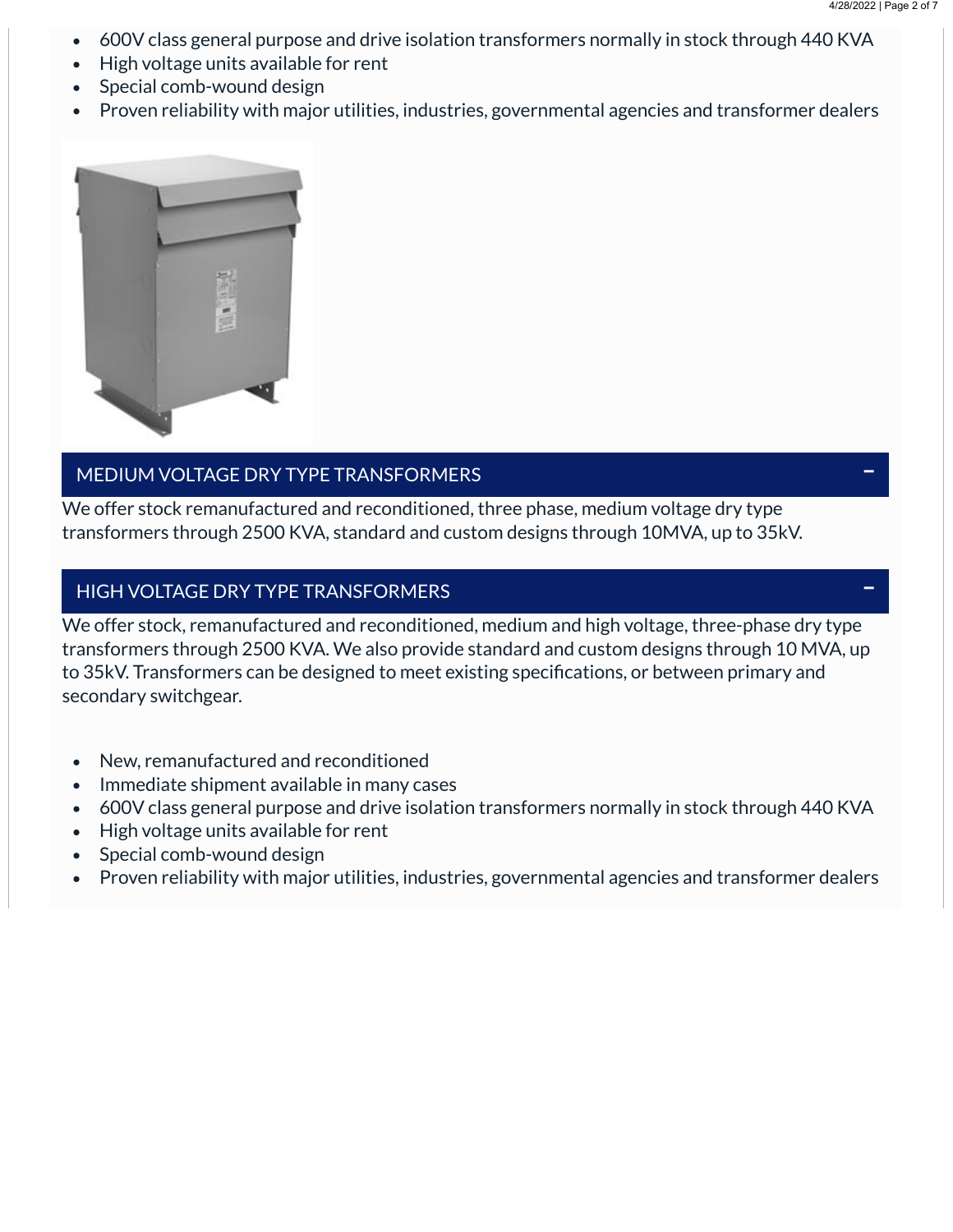

### 600V Class Dry Type Transformers

Ratings from 0.05 to 1500 KVA

- Single and three-phase applications  $\bullet$
- Indoor and outdoor applications  $\bullet$
- Isolation transformers  $\bullet$
- Buck-boost transformers  $\bullet$
- Standard designs meet or exceed DOE 10 CFR Part 431 energy efficiency standards  $\bullet$
- Standard designs are UL listed  $\bullet$

Custom units in 2-3 weeks.

Medium Voltage transformers available up to 10000 KVA and 34.5 KV

| SINGLE-PHASE<br><b>VOLTAGE RATINGS*</b>                                                                              | THREE-PHASE<br><b>VOLTAGE RATINGS*</b>                                                                    |
|----------------------------------------------------------------------------------------------------------------------|-----------------------------------------------------------------------------------------------------------|
| 120x240 - 120/240<br>240x480 - 120/240                                                                               | 208 Delta - 480Y/277<br>240 Delta - 208Y/120<br>480 Delta - 208Y/120<br>480 Delta - 240 Delta with 120VCT |
| <b>KVA:</b>                                                                                                          | <b>KVA:</b>                                                                                               |
| $0.05$ 0.075 0.100 0.250 0.500<br>$0.750$   1   1.5   2   3   5   7.5   10   15  <br>25   37.5   50   75   100   167 | 3 6 9 15 30 45 75 112.5 150<br>225 300 500                                                                |

\*Other voltages available

## Oil Filled Transformers - Pad Mounted, Substation and Pole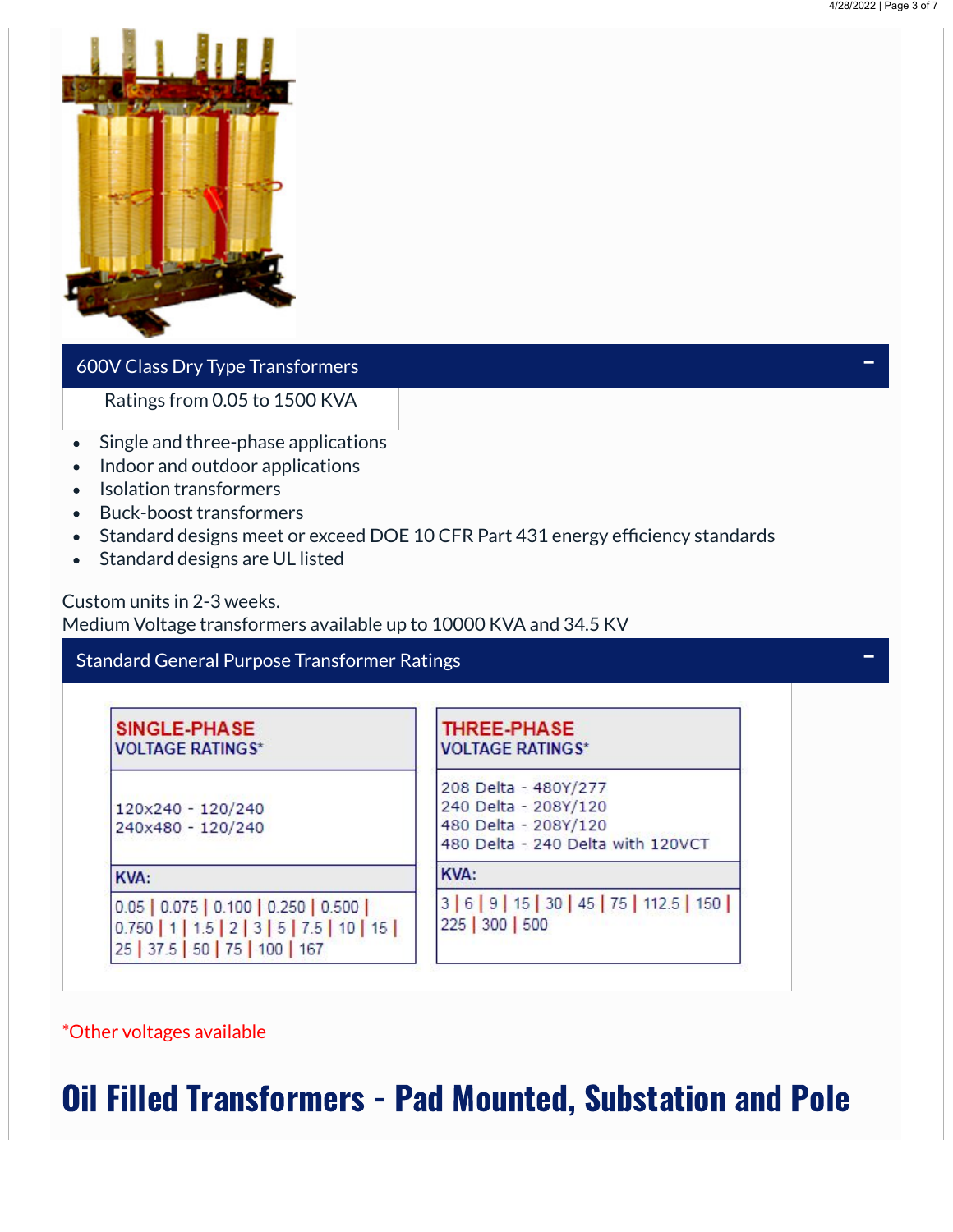**PAD MOUNTED** transformers are available in standard and custom designs through 10 MVA, up to 46kV primary voltages and up to 69kV primary voltages and up to 25kV secondary voltages. Some new and reconditioned units in stock up to 2500 KVA. Pad mounted transformers are available with standard and optional accessories such as loadbreak inserts, loadbreak elbows, feed-thru inserts, fuses, loadbreak switches, surge arresters, gauges, valves, and more. They are also available in live front or dead front, loop feed or radial feed configurations.

- New, remanufactured and reconditioned  $\bullet$
- Many pad mounts IN STOCK through 3750 KVA
- Immediate shipment available in many cases
- Most units available for rent  $\bullet$
- FR3 fluid filled units in stock
- Extended warranties available



**SUBSTATION** transformers are available in three-phase and single-phase, up to 300 MVA, 230kV with the fastest lead times in the industry. Standard and custom designed units are available, also designs for explosion-proof, 6-pulse, and other special applications.

- New, remanufactured and reconditioned  $\bullet$
- Available through 300 MVA, 230kV
- Custom-built units for special applications
- Premium shipments available on some units
- Transformer/switchgear coupling
- $\cdot$  FR3 fluid filled units available
- Extended warranties available  $\bullet$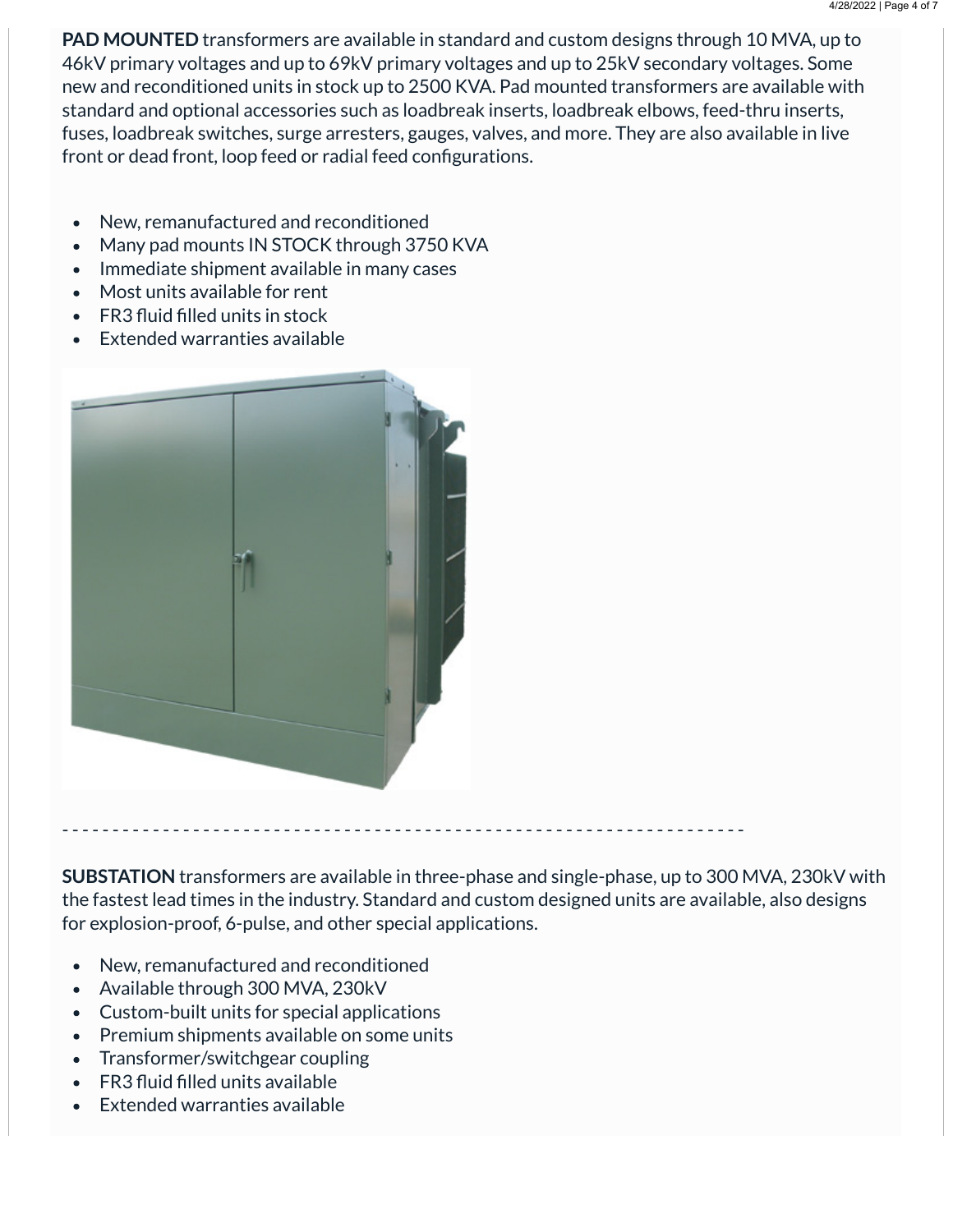

**POLE MOUNTED** transformers are available both new and reconditioned through 333 KVA, primary voltages up to 35kV. Standard lead time for reconditioned transformers is 2-3 weeks but many can ship within 24-48 hours for emergencies.

- New, remanufactured and reconditioned  $\bullet$
- Conventional and CSP designs
- Single and three phase
- Many new units in stock
- Premium shipment times available
- Most units available for rent
- Platform mounting, special impedances, nonflammable fluids and more

- - - - - - - - - - - - - - - - - - - - - - - - - - - - - - - - - - - - - - - - - - - - - - - - - - - - - - - - - - - - - - - - - - -



- - - - - - - - - - - - - - - - - - - - - - - - - - - - - - - - - - - - - - - - - - - - - - - - - - - - - - - - - - - - - - - - - - -

## Transformer Repair/Reconditioning

Repair of your oil filled and dry type transformers is available up to 5000 KVA and 34.5kV. Modern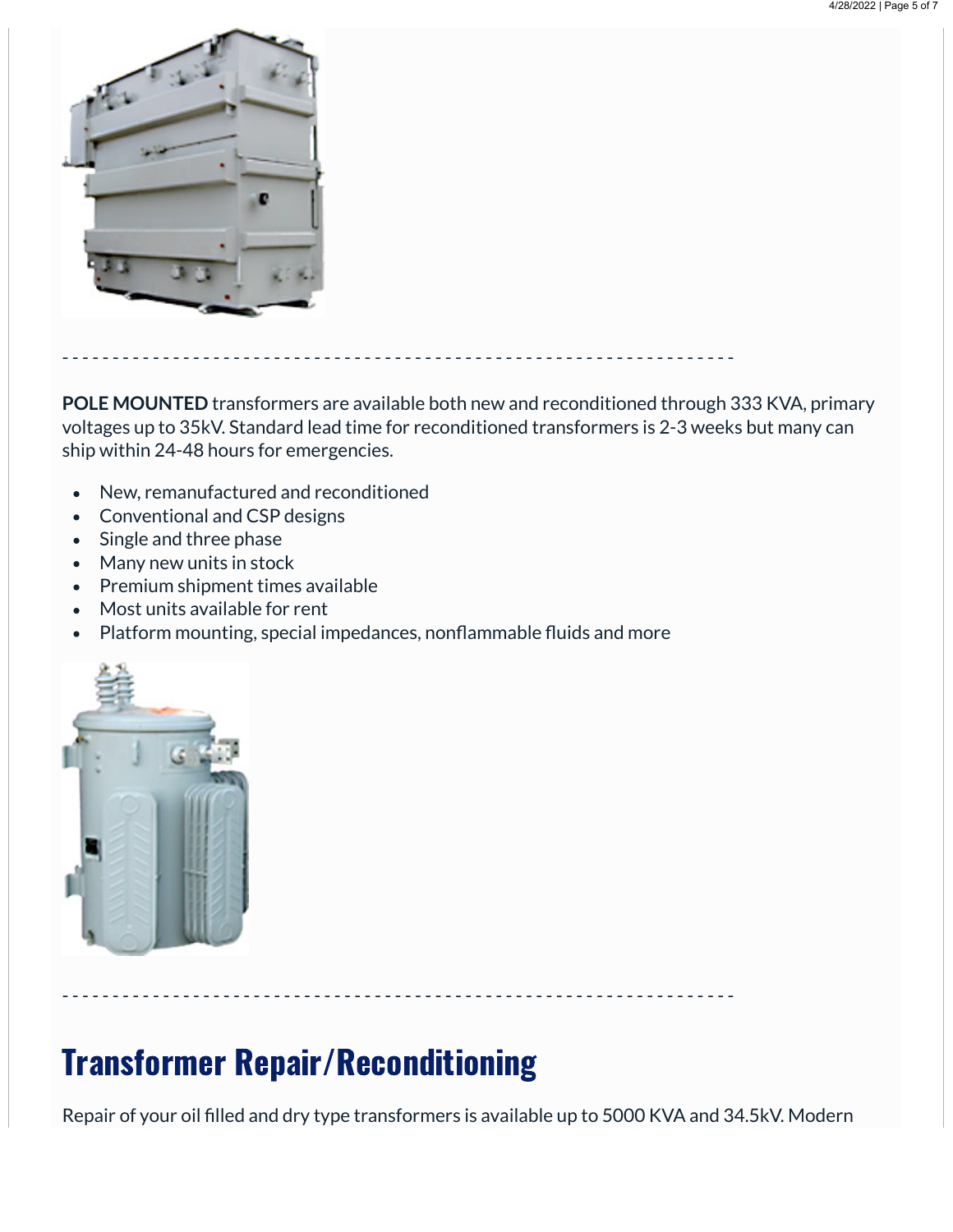winding techniques are used to improve cooling efficiency and short-circuit strength when possible. Most coil-based equipment, including special designs and obsolete items can be repaired. This includes reactors, rectifiers, and more. Call for quotation.



## Dry Type Transformer Rewound



Dry Type Transformer Repair